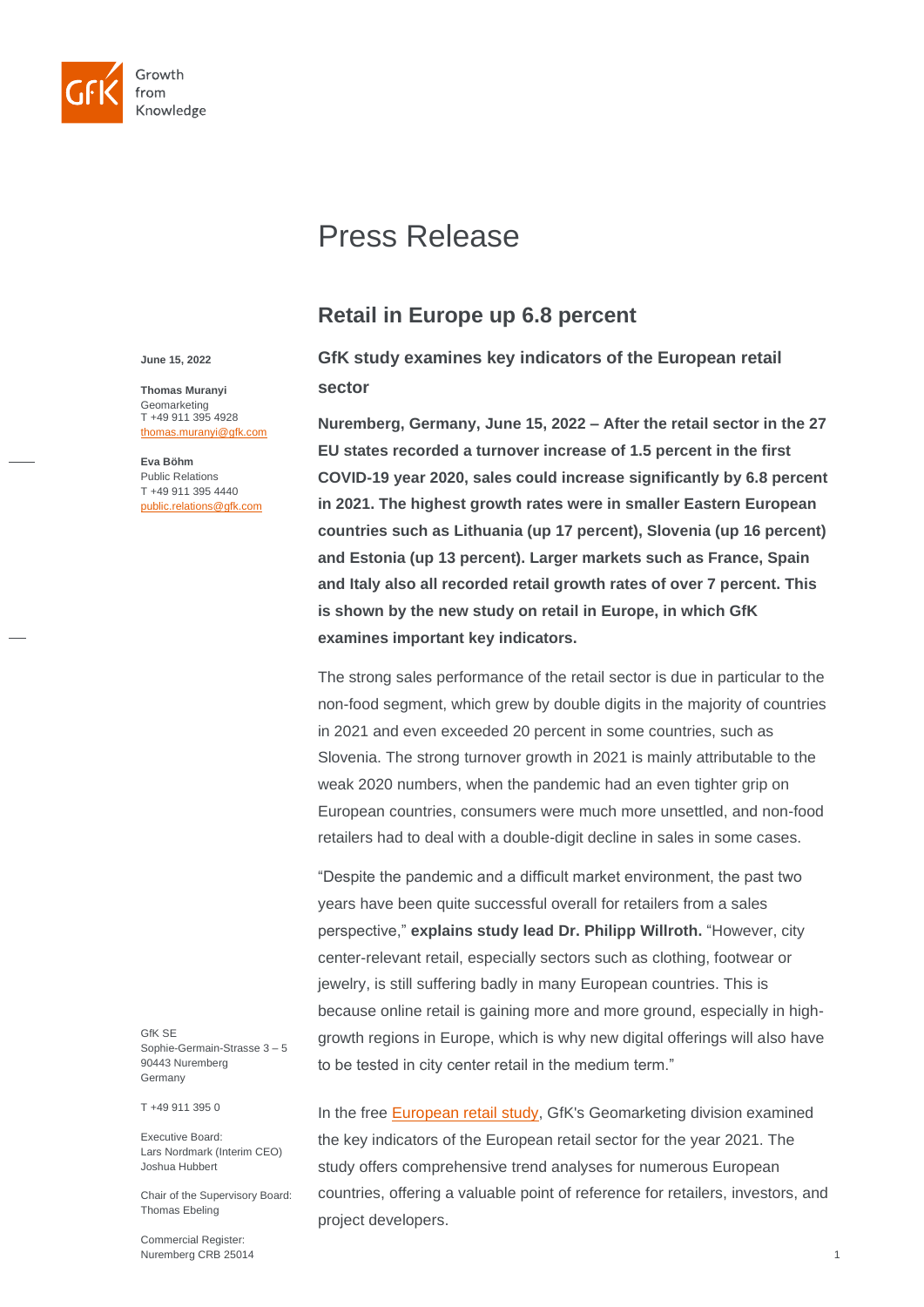

### **Additional key results at a glance**

**Purchasing power**: The nominal purchasing power of EU citizens grew by an average of 2.4 percent in 2021. After many non-euro countries such as the Czech Republic, Croatia and Norway had to contend with reduced purchasing power in 2020, which was also due to exchange rate effects, many of these countries were able to benefit from both better macroeconomic development and a strengthening of their national currencies. Accordingly, purchasing power in 2021 grew by more than 5 percent in each of the first two countries, and by over 8 percent in Norway.

**Share of retail turnover in private consumption**: Despite lockdowns and access restrictions, the retail sector in the EU increased its share of private consumer spending to 35.8 percent. Compared to 2019, before the pandemic, this means retailers gained 3.1 percentage points. Especially in Lithuania and Estonia, the retail turnover share of private consumption gained the most compared to 2019, namely by at least 5.3 percentage points. But also the major EU markets of Germany, France, Spain and Italy increased between three and four percentage points.

**Inflation**: After inflation already was 2.9 percent in 2021, EU-wide inflation is expected to rise to 6.8 percent in 2022 due to high energy prices and the war in Ukraine. The price increase is particularly significant in many Eastern European countries. For example, consumer prices in Lithuania, Estonia, Bulgaria, the Czech Republic and Poland are expected to grow at double-digit rates.

**Future buying**: In Western Europe, the range of products available for retail purchases via augmented or virtual reality is very limited and varies greatly from country to country. For example, Spain and the United Kingdom are Western European leaders, while the German-speaking countries lag behind in this area.

**Regional online purchasing behavior**: In the countries bordering the Mediterranean Sea, Sweden and Switzerland, there is a clear urban-rural contrast. In these states, the online-savvy population tends to be found in large cities and metropolitan areas, while the rural population tends to be more focused on brick-and-mortar retail. In Germany, Austria, the Netherlands, Belgium, and the United Kingdom, higher index values are sometimes found in smaller municipalities.

#### **About the study**

For the year 2021, GfK analyzed the following key figures for Europe: Purchasing power, retail turnover, the retail share of consumers' total expenditures as well as consumer price trends in 2021 and 2022. Special chapters also take a closer look at the topic of "Future buying" and regional online